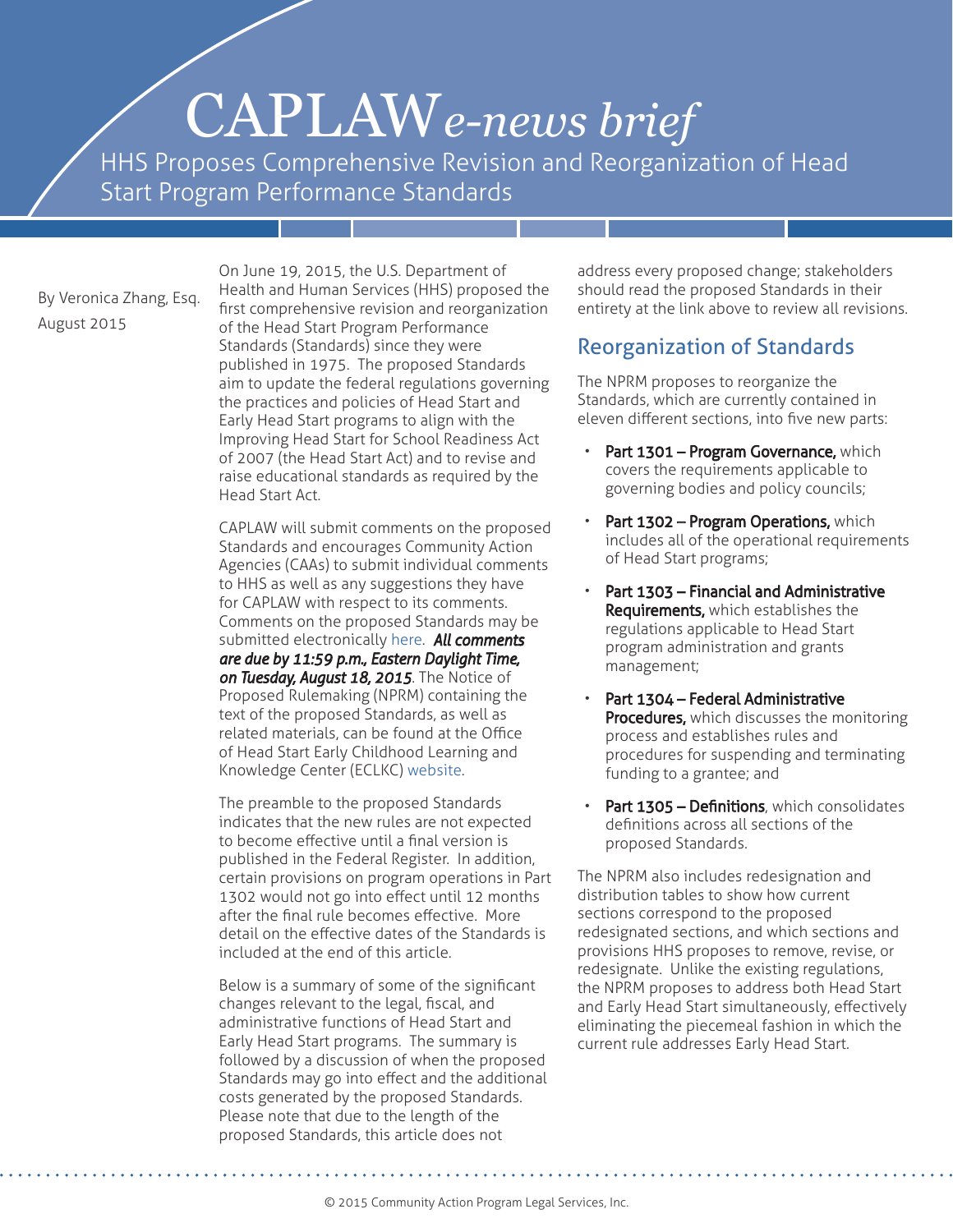## Program Governance – Part 1301

*Governing Body (.3).* The proposed Standards remove the provision currently in section 1304.50(g)(1) requiring Head Start agencies to have written policies that define the roles and responsibilities of the governing body. Instead, the proposed Standards reiterate the Head Start Act's requirement that the governing body must have legal and fiscal responsibility for the Head Start agency and simply reference the responsibilities of the governing body listed in section  $642(c)(1)(E)$  of the Head Start Act (42 U.S.C. 9837(c)(1)(E)). Additionally, a governing body that decides to establish an advisory committee to oversee certain responsibilities related to program governance will be required to develop written procedures that: (i) specify that the governing body retains legal and fiscal responsibility for the agency; (ii) describe the committee's responsibilities and the process for selecting the committee's members; and (iii) provide that the committee will report to the governing body on its program governance decisions at least twice each year.

## *Policy Councils and Parent Committees (.4).*

The proposed Standards update the list of responsibilities of the policy council to conform to the requirements in section 642(c)(2)(D) of the Head Start Act (42 U.S.C. 9837(c)(2) (D)). Policy councils will no longer be required to establish procedures to implement shared decision-making or procedures to determine the composition of the policy council and the process by which members are selected. However, policy councils will have other responsibilities, such as developing bylaws and approving decisions about budget planning for program expenditures. The bylaws may permit members of policy councils and policy committees to serve a maximum of five oneyear terms, up from the current maximum of three one-year terms. Further, the proposed Standards will no longer require agencies to have parent committees at the center (or for other program options, at the local program level), though agencies may choose to maintain them.

**Impasse Procedures (.5).** Pursuant to section 642(d)(1) of the Head Start Act (42 U.S.C. 9837(d)(1)), the governing body and policy council must jointly develop written impasse procedures that: (i) demonstrate that the governing body considers recommendations from the policy council; (ii) require the governing body to notify the policy council in writing why it does not accept a recommendation; (iii) describe a process and a timeline to resolve issues and reach decisions that are not arbitrary, capricious, or illegal; and (iv) require the governing body to notify the policy group in writing of its final decision.

## Program Operations – Part 1302

## *Eligibility Determination (Subpart A – .12).* In response to feedback on the recently revised eligibility determination rules in section 1305.4 of the current regulations, which became effective on March 12, 2015, HHS is proposing a few additional changes to the process of determining, verifying, certifying, and maintaining eligibility records for children enrolled in Head Start programs. While current section 1305.4(i) requires program staff to verify income using "W-2 forms, pay stubs or pay envelopes," the proposed standards clarify that income eligibility can be determined on the basis of all "tax forms, pay stubs or other proof of income." To verify public assistance eligibility, program staff must obtain documentation from a state or local public assistance office. Further, the proposed Standards give programs the flexibility to petition HHS for a waiver allowing them to use an alternate method to determine eligibility if they can reasonably do so based on other reliable data sources. Communities with 1,000 or fewer individuals may also establish their own eligibility criteria, provided that they are consistent with the Head Start Act and would not result in an otherwise eligible child being denied Head Start services. *Enrollment (Subpart A – .15).* A program

in a service area where there are families experiencing homelessness or children in foster case may reserve up to three percent of its Head Start funded enrollment slots for pregnant women and children experiencing homelessness and for children in foster care. If a reserved enrollment slot is not filled within 30 days, it becomes vacant and then must be filled within the subsequent 30 days. To promote economically-diverse classrooms, the proposed Standards also include a new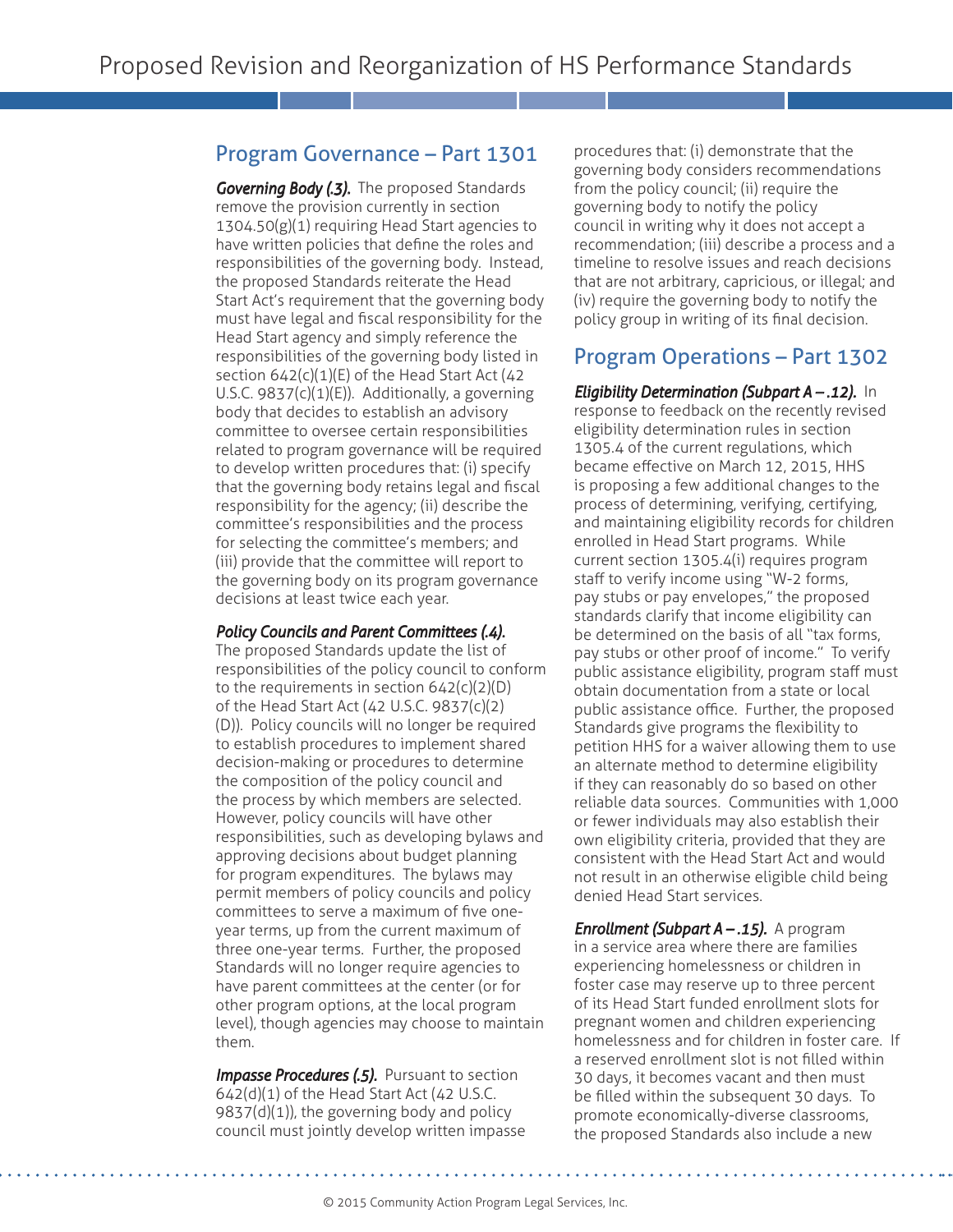provision encouraging programs to consider enrolling children who are funded through non-Head Start sources, including private pay, in addition to the program's Head Start funded enrollment.

*Attendance (Subpart A – .16).* Under the proposed Standards, programs will be required to take steps to respond to unforeseen and chronic attendance issues. If a child is unexpectedly absent and the parent has not called the program within one hour of the program's start time, the program must contact the parent to ensure the child is safe. When a child has four or more consecutive unexcused absences or is frequently absent, program staff must conduct home visits or make other direct contact with the child's parents to emphasize the benefits of regular attendance and to provide support services, as needed. If a child stops attending and the program has made such contact with the child's family or has been unable to contact the family, the program must consider the child's slot to be vacant.

#### *Suspension and Expulsion (Subpart A – .17).*

The proposed Standards require programs to either prohibit or severely limit the use of suspension, and prohibit expulsion based on a child's behavior. A temporary suspension must only be used as a last resort in extraordinary circumstances when a child's behavior poses a serious safety threat. A program must first engage a mental health consultant and collaborate with the child's parents to help the child to return to and fully participate in all program activities as quickly as possible. If a child exhibits persistent and serious challenging behavior, the program must take exhaustive steps to address the problem, including working with a mental health consultant, the child's physician, the child's parents, and disability agencies. If, after taking these exhaustive steps, the agency determines that the child's continued enrollment presents a continued serious safety threat and that the program is not the most appropriate placement for the child, the agency may transfer the child to a more appropriate placement.

*Fees (Subpart A – .18)*. While agencies may not charge a fee to parents of eligible children to participate in Head Start programs, the proposed Standards clarify that agencies may

collect fees in two situations: (i) from eligible families when programs extend their services beyond the funded program hours (e.g., a program funded to serve children for six hours per day may charge for any additional hours of programming); and (ii) from families who are not part of the Head Start funded enrollment if programs are serving children from diverse economic backgrounds or using multiple funding sources, including private pay.

## *Head Start Program Options (Subpart B – .21*

*through .24).* Three standard program options center-based, family child care-based and home-based—as well as a locally-designed variation of the three standard options, will be available under the proposed Standards. The home-based option, however, will remain a standard option only for Early Head Start. The proposed Standards also eliminate combination options and double session options as standard program options, though agencies may apply for a locally-designed variation incorporating these models if they best meet the learning needs of the children and the community. A request to operate a locally-designed option must be approved by the appropriate HHS official every two years.

*Extension of Program Day and Year for Center-Based Programs (Subpart B – .21).* In perhaps the most significant change in the NPRM, the proposed Standards require center-based Head Start programs to: (i) offer at least 180 days of planned operation per year (up from the current minimum of 128 days per year); and (ii) offer at least six hours of operation per day (up from the current minimum of three and a half hours per day). The proposed Standards also codify the current HHS interpretation of the Head Start Act that Early Head Start programs must offer a minimum of 230 days of planned operation per year and at least six hours of operation per day. The new requirements are intended to align with the latest research on effective dosage levels for early childhood education, which show the cognitive, social and behavioral benefits of full school day instruction. HHS, however, specifically invites comment on whether the proposed six hours per day for Head Start is the most appropriate new minimum. Agencies with locally-designed programs will be able to request a waiver from the appropriate HHS official of one or more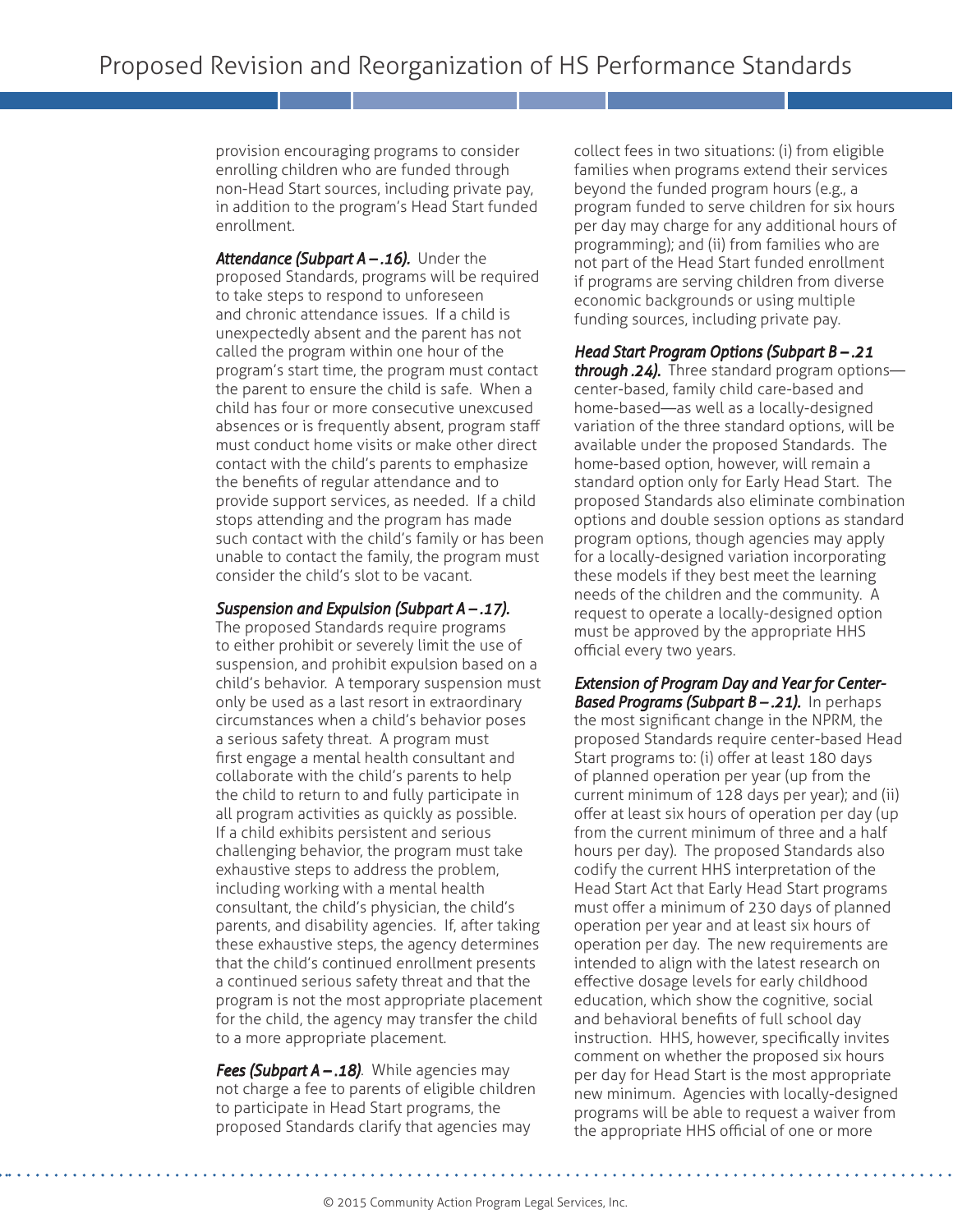of the requirements contained in sections 1302.21 through 1302.23, including extended program day and year.

#### *Education and Child Development Services*

*(Subpart C).* This section, which covers curriculum, teaching practices and the learning environment, screening and assessment, and parent involvement, includes significant changes to the education and child development requirements in the current regulations. These revisions are intended to reflect current knowledge and research about early education and childhood brain development. A notable change is the requirement that program instructional practices, curriculum, assessment, and professional development meet the outcomes described in the newly revised *[Head Start](http://eclkc.ohs.acf.hhs.gov/hslc/hs/sr/approach/cdelf/index.html)  [Child Outcomes Framework \(Birth-5\),](http://eclkc.ohs.acf.hhs.gov/hslc/hs/sr/approach/cdelf/index.html)* a separate document released concurrently with the proposed Standards and available on the Office of Head Start website. Further, if a child is found not to be eligible for services under the Individuals with Disabilities Education Act (IDEA) after a formal evaluation, but demonstrates delays likely to impact school readiness, the proposed Standards specifically require a program to work with parents to access needed support and services, rather than just inform them of possible resources. The provisions in Subpart C apply to both Head Start and Early Head Start, except where specifically noted.

## *Additional Services for Children with Disabilities*

*(Subpart F).* The proposed Standards reaffirm the Head Start Act's mandate to ensure that all children with disabilities have access to and can fully participate in Head Start programs and services. Programs must provide a child with individualized services to the maximum extent possible when waiting for the local IDEA agency to determine eligibility.

## *Background Checks and Personnel Policies*

*(Subpart I – .90).* Criminal background checks are strengthened in the proposed Standards by requiring programs to obtain clearance through available child abuse and neglect and sex offender registries for new staff members prior to hire, as well as every five years for all staff members. The proposed regulations also make clear that state or tribal or FBI criminal

records checks must include fingerprint checks. A program's standards of conduct, which apply to a program's staff, consultants, and volunteers, must incorporate the list of prohibited behaviors (which include seclusion and restraint) described in a new HHS resource, *[Caring for Our Children Basics,](http://www.acf.hhs.gov/programs/ecd/caring-for-our-children-basics)* which is available on the Administration of Children and Families (ACF) website.

*Staff Qualification (Subpart I – .91).* While the proposed Standards maintain the requirement of a minimum of an Associate's Degree for center-based Head Start teachers and an infant and toddler Child Development Associate (CDA) credential for center-based Early Head Start teachers, HHS also specifically invites comment on whether all Head Start and Early Head Start teachers should be required to have a bachelor's degree. Further, the proposed Standards add key core competency requirements for all teaching staff and home visitors, including that teachers demonstrate competencies needed to plan and implement high quality learning experiences, effectively implement curriculum, support a warm environment, and promote progress across the standards in the *[Head Start Child Outcomes](http://eclkc.ohs.acf.hhs.gov/hslc/hs/sr/approach/cdelf/index.html)  [Framework \(Birth-5\)](http://eclkc.ohs.acf.hhs.gov/hslc/hs/sr/approach/cdelf/index.html)*, and applicable state early learning and development standards, including for children eligible for IDEA. Unlike under the current Standards, home visitors will be required to have, at a minimum, a homebased CDA credential. Also, family child care providers must, at a minimum, enroll in a family child care CDA program or an associate's or bachelor's degree program in child development or early childhood education prior to beginning service provision (the current regulations require enrollment within six months of beginning service provision). Program must ensure that family child care providers obtain the CDA credential within 18 months of beginning service provision.

## *Training and Professional Development (Subpart*

*I – .92).* Staff training requirements will focus on a coordinated system of professional development and will rely mainly on intensive individual coaching, rather than on intermittent staff training workshops and conferences. Programs will be required to employ expert coaches or mentors who provide regular observations and feedback on effective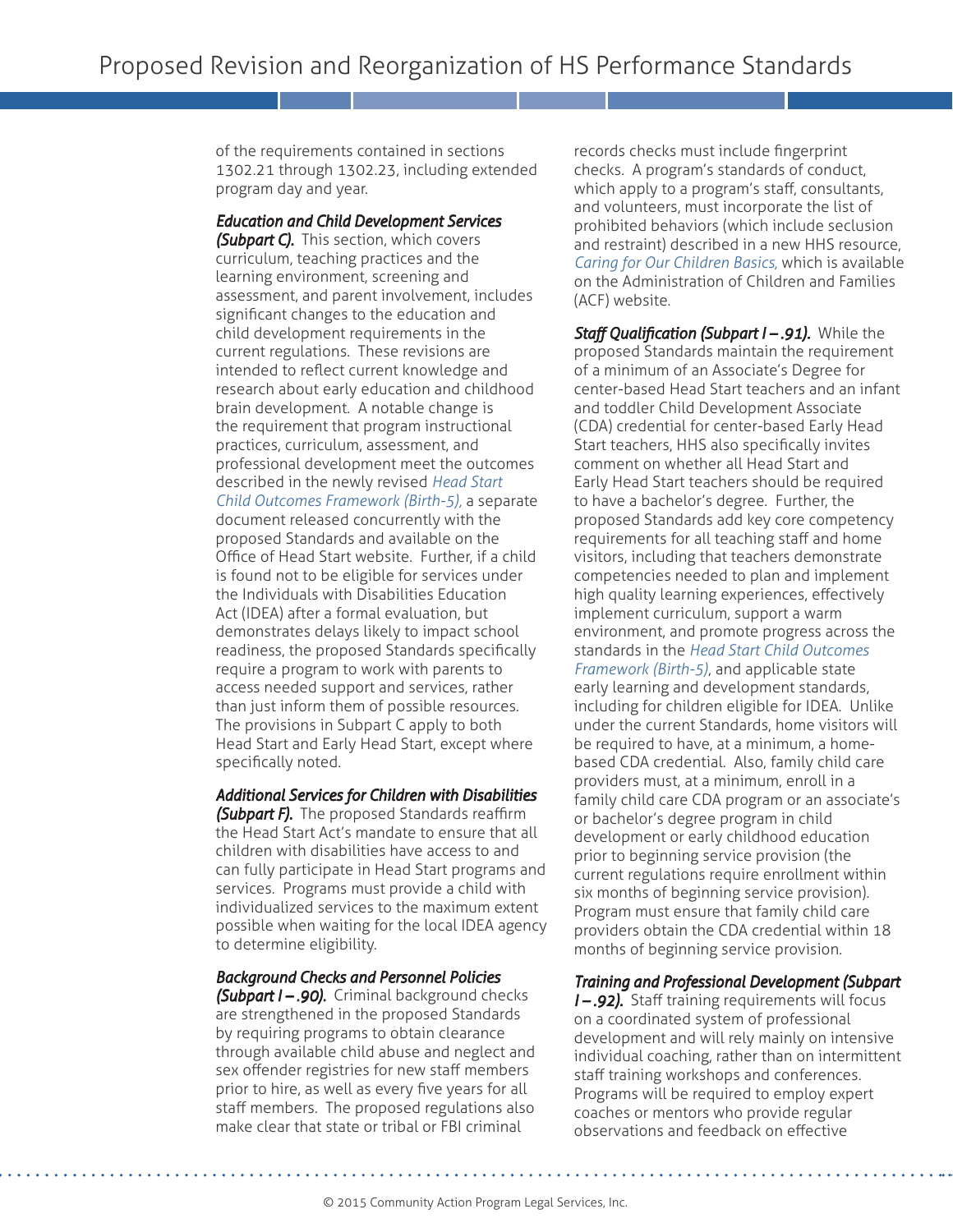teacher-child interactions. To ensure flexibility, programs may apply for waivers or adaptations of the coaching strategy requirements to meet local professional development needs.

*Data System Management and Data Governance (Subpart J – .101).* The proposed Standards require programs to create a data governance body or council (not to be confused with the governing body or policy council) to oversee the integration of Head Start data into state longitudinal data systems, which is intended to help states, Head Start grantees, and school districts make more informed policy decisions. This body will be responsible for establishing a framework for decision-making and procedures on data management, including monitoring data quality, ensuring privacy and confidentiality in data sharing, and setting up an internal monitoring and accountability structure. Programs must also align their data collection and definitions with the *[Common Education](https://ceds.ed.gov/)  [Data Standards](https://ceds.ed.gov/)*.

*Reporting (Subpart J – .102).* The proposed Standards include new reporting requirements, including the requirement that a program submit "reports, as appropriate, to the responsible HHS official immediately or as soon as practicable, related to any risk affecting the health and safety of program participants," as well as reports on "legal proceedings by any party that involve the program, management, program staff, or volunteer as a party."

## Financial and Administrative Requirements – Part 1303

## *Financial Requirements (Subpart A).* The

proposed Standards remove section 1301.12 of the current regulations mandating that all Head Start grantees have an annual audit, and instead subjects grantees to HHS's codification of the Uniform Administrative Requirements, Cost Principles and Audit Requirements for Federal Awards, 45 CFR Part 75, which requires a single audit for all covered programs expending more than \$750,000 in federal grant funds in a fiscal year. Consistent with current practice, the auditor accounting system certification in section 1301.13 of the current regulations is also eliminated. Further, the proposed Standards clarify that the non-federal share match is 20 percent for each budget period of

the five-year project period.

#### *Insurance and Bonding (Subpart B – .12).*

Instead of requiring agencies to have insurance coverage for prescribed categories of risks, the proposed Standards simply require agencies to maintain a documented process to assess their own risks and to provide proof of appropriate coverage in their Head Start application. Agencies will be required to consider the risk of loss resulting from employee fraud and to maintain adequate fidelity bond coverage to protect the federal government's interest.

## *Protections for the Privacy of Child Records*

*(Subpart C).* Modeled after the privacy policies, protections, and rights in the federal Family Educational Rights and Privacy Act (FERPA), the proposed Standards adopt a two-tiered approach to Head Start child records: certain requirements, such as parental access rights and the records maintenance requirements, apply to the entire child record, while strict disclosure limitations only apply to "personally identifiable information" (PII) in the child record. Programs will be required to obtain parents' written consent before disclosing PII from child records, subject to eight exceptions listed in section 1303.22 (c) of the proposed Standards. Unlike under FERPA, however, programs will *not* be allowed to maintain a list of specific PII ("directory information") that can be disclosed without parental consent so long as the program gives parents notice and the opportunity to opt out. Parents would have the right to review any written agreements with third parties related to disclosures of PII made pursuant to one of the eight exceptions. Programs must also notify parents of their privacy rights under the regulations on an annual basis and provide parents the right to inspect and amend child records.

The proposed Standards require that programs maintain with the child record a list of all individuals and organizations that have requested or obtained access to PII from the child record, including the interest expressed in obtaining the information. Programs must also maintain parental statements disputing any portion of the child record with the contested portion of the record, and must disclose the statement whenever they disclose that portion of the child's record. Electronic child records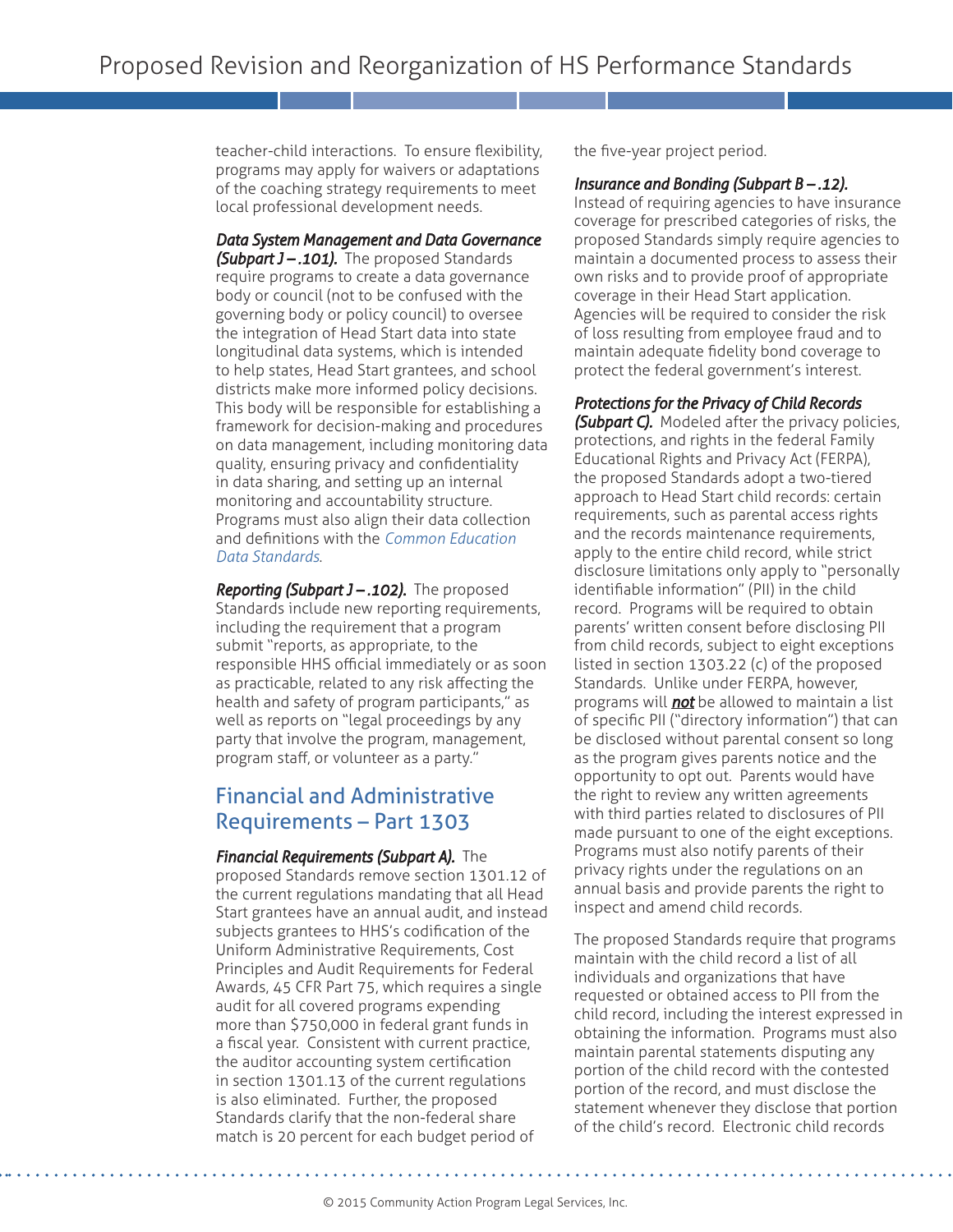must be maintained according to current industry security standards.

As proposed, the new privacy regulations would supplement rather than replace existing privacy protections under FERPA, IDEA, the Health Insurance Portability and Accountability Act (HIPAA), and state privacy laws when these protections are also applicable. The proposed Standards explicitly note that where FERPA and/or IDEA apply via other, non-Head Start requirements, programs must comply with those provisions in addition to the Head Start regulations.

*Delegate Agencies (Subpart D).* Under the proposed Standards, grantees will remain accountable for the services their delegate agencies provide to families and children. However, unlike under the current regulations, each grantee that enters into an agreement with another entity to serve children will be required to determine if the agreement meets the definition of "delegate agency" in section 637(3) of the Head Start Act (42 U.S.C. 9832(3)), regardless of what the grantee calls the entity. The proposed Standards also remove the detailed procedures for delegate agencies to appeal a grantee's decision to terminate funding in Part 1303, Subpart C of the current regulations. Grantees must still show cause or the cost-effectiveness of a decision to terminate a delegate agency, and the termination cannot be arbitrary or capricious. However, instead of the prescriptive appeal procedures currently in place, the grantee would need to establish a process for defunding a delegate agency, including an appeals process, and would need to inform the appropriate HHS official of the appeal and decision to terminate.

#### *Federal Interest in Facilities (Subpart E – .46*

*- .49)*. Subpart E of the proposed Standards clarifies what is required in an application to use Head Start funds for the purchase, construction, or major renovation of facilities and attempts to organize these requirements in a logical, sequential, and transparent way. The proposed Standards revise and simplify the definition of the term "major renovations" to mean renovations costing at least \$250,000 or minor renovations and repairs included in a purchase application. For the first time, the

proposed Standards explicitly define the term "federal interest" and clarify that any portion of the cost contributed by the grantee or a donor organization to satisfy the non-federal match requirement is included in the federal interest. Under the proposed Standards, the grantee's governing body will be required to approve notices of federal interest.

*Refinancing Costs (Subpart E – .41).* For the first time, the proposed Standards include language on refinancing. Programs seeking to refinance the purchase cost of a facility may apply for funds to pay refinancing costs. Consistent with the Head Start Act, the proposed Standards also clarify that the purchase of property includes both principal and interest payments.

*Third Party Leases and Occupancy Arrangements (Subpart E – .50).* If a grantee uses federal funds to construct or conduct major renovations on leased property, a grantee must have a lease in place for (i) at least 30 years if it is constructing a facility, and (ii) at least 15 years if it is renovating or placing a modular unit on the leased property. This replaces the rule in section 1309.21(d)(1) of the current regulations, which does not specify a lease term but merely requires the lease to be long enough to recover the value of federally-funded improvements.

*Transportation (Subpart F)*. While most of the revisions to Part 1303, Subpart F of the proposed Standards are structural rather than substantive, HHS is proposing a new provision requiring programs to ensure that no child is left unattended either at the pick-up location or on a vehicle at the end of the route.

## Federal Administrative Procedures – Part 1304

*Appeals Procedures (Subpart A – .1).* The proposed Standards eliminate the extensive appeals procedures outlined in section 1303 of the current regulations and instead adopt the Departmental Appeals Board procedures at [45](http://www.gpo.gov/fdsys/pkg/CFR-2004-title45-vol1/xml/CFR-2004-title45-vol1-part16.xml)  [C.F.R. Part 16.](http://www.gpo.gov/fdsys/pkg/CFR-2004-title45-vol1/xml/CFR-2004-title45-vol1-part16.xml) 

*Monitoring (Subpart A – .2).* The proposed Standards clarify HHS's authority to ensure that an agency complies with the requirements under Parts 1301 through 1303 through monitoring. The proposed Standards also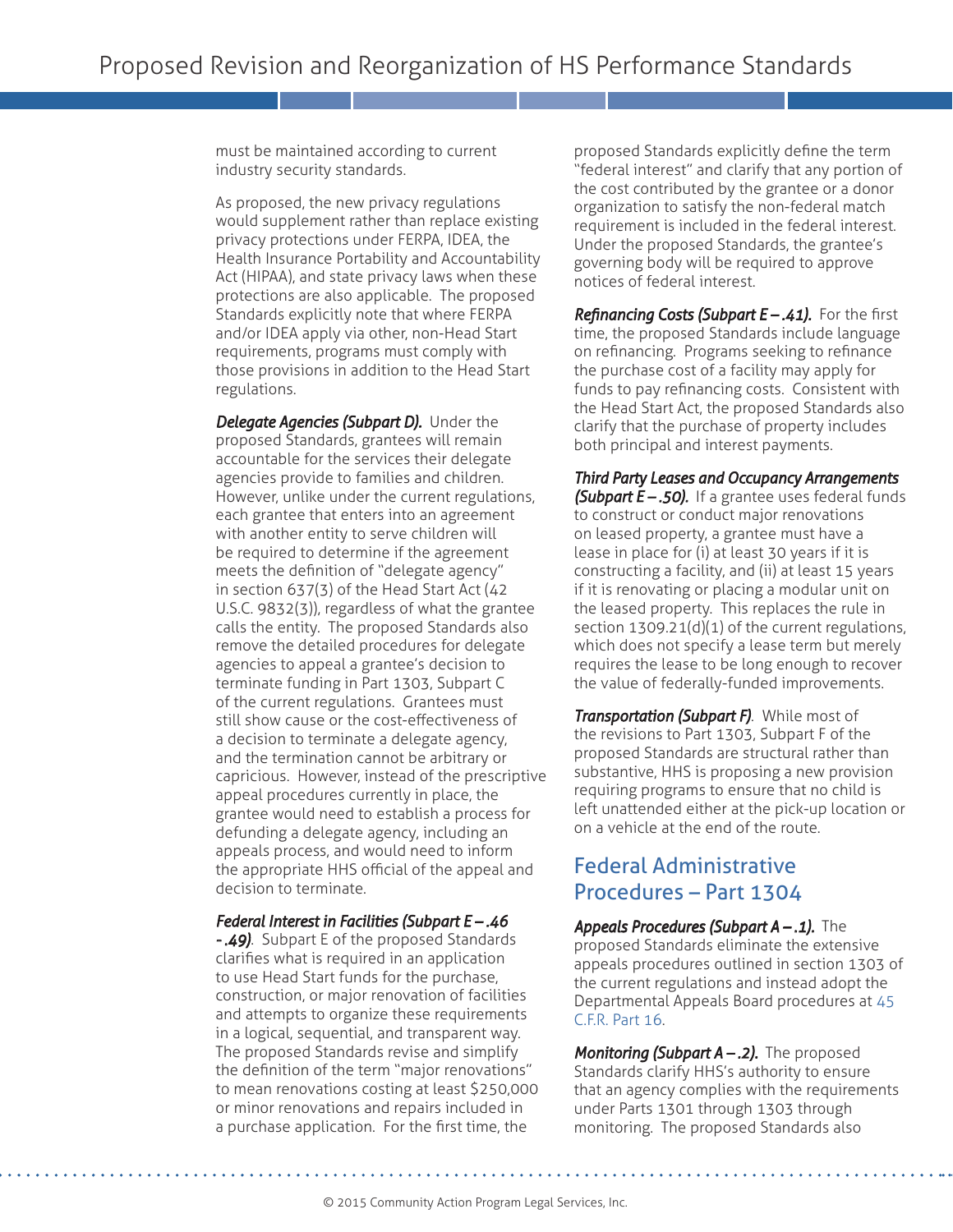reiterate the language in the Head Start Act explaining that a deficiency can develop from an uncorrected area of non-compliance and from monitoring findings that show either a systemic or substantial material failure to comply with the Standards.

**Suspensions with Notice (Subpart A – .3).** To conform to the Head Start Act, the proposed Standards revise section 1303.11 of the current regulations to provide that suspensions cannot last more than 30 days, unless (i) a grantee has deficiencies that have been ongoing and uncorrected for 180 days and is appealing a termination, reduction, or denial of refunding or (ii) the grantee requests that the suspension continue and the appropriate HHS official agrees. The HHS official may impose a suspension again for an additional 30 days if the cause of the suspension has not been corrected. The proposed Standards remove appeal procedures for suspensions lasting more than 30 days, as they are no longer required under the Head Start Act.

## *Termination and Denial of Refunding (Subpart*

*A – .5).* One of the grounds for terminating financial assistance or denying a grantee's application for refunding continues to be that the grantee is no longer financially viable. However, the proposed Standard broaden the definition of "financial viability" to mean that "an organization is able to meet its financial obligations, balance funding and expenses and maintain sufficient funding to achieve organizational goals and objectives," and not simply the capability of a grantee to "furnish the non-federal share of the cost of operating" a Head Start program.

*Appeals Process Involving Prospective Delegate*  Agencies (Subpart A -.6). The proposed Standards significantly streamline the appeals procedures available to prospective Head Start delegate agencies when a grantee denies or fails to act on a prospective delegate agency's funding application. Delegate agencies no longer first appeal to the grantee; rather, the appeal and a copy of the funding application are submitted to the responsible HHS official, and the grantee is given the opportunity to respond in writing. The decision of the responsible HHS official is deemed to be final. The proposed Standards also eliminate the

reconsideration process in section 1303.23 of the current regulations.

**Legal Fees (Subpart A –.7).** To conform to the Head Start Act, the proposed Standards prohibit a Head Start agency from using program funds to pay attorney fees and costs incurred during an appeal, but allow the responsible HHS official to reimburse the agency for reasonable and customary legal fees under certain circumstances if the agency prevails in the appeal.

*Designation Renewal System (Subpart B).* The proposed Standards make only technical changes to the existing Designation Renewal System (DRS) provision in Part 1307 of the current regulations to conform to the structure of the proposed Standards. As ACF is currently conducting an independent evaluation of the DRS and results are still pending, HHS is not soliciting comments on the DRS in this NPRM.

## Definitions – Part 1305

In this part, HHS redesignates and consolidates definitions from all sections of the current regulations, except for those in Part 1307 relating to DRS. Since HHS is not proposing any changes to Part 1307 in the NPRM, DRS definitions will remain in a separate section of the final Standards.

# Effective Dates

The existing Standards (including the revised eligibility determination rules codified at section 1305.4 of the current regulations, which became effective on March 12, 2015) will remain in effect until a final rule is published in the Federal Register. The actual effective date is not clearly established in the NPRM. The preamble section entitled "Effective Dates" indicates that the final Standards will be effective 60 days after a final version of the Standards is published in the Federal Register; however, the preamble section discussing implementation (section 1302.103) indicates that HHS expects that the final Standards will be effective one full program year following the publication of the NPRM (i.e., one full program year following June 19, 2015). The text of the proposed Standards itself does not address the effective date beyond the one-year extension